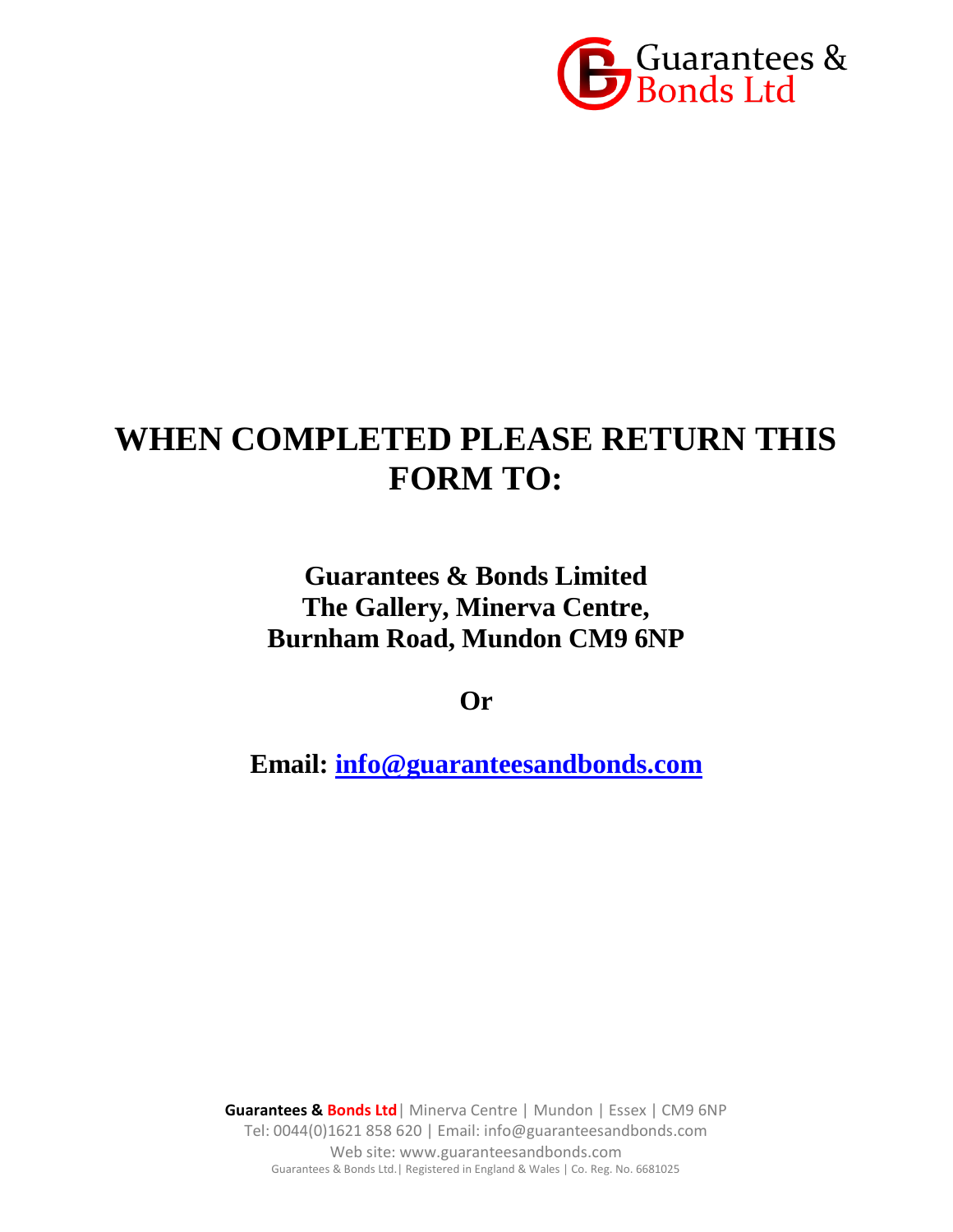

### **CONTRACTOR / COMPANY DETAILS**

| <b>Full Name of Contractor</b> |         |               |  |  |  |
|--------------------------------|---------|---------------|--|--|--|
| <b>Full Address</b>            |         |               |  |  |  |
|                                |         |               |  |  |  |
|                                |         |               |  |  |  |
| Registered Office Address      |         |               |  |  |  |
| (if different from above)      |         |               |  |  |  |
|                                |         |               |  |  |  |
| Tel No:                        | Fax No: | Contact Name: |  |  |  |
|                                |         |               |  |  |  |
| Mobile:                        | www.    | E-Mail:       |  |  |  |
|                                |         |               |  |  |  |
| Holding/Group/Parent Company:  |         |               |  |  |  |
| Address:                       |         |               |  |  |  |
|                                |         |               |  |  |  |
|                                |         |               |  |  |  |
|                                |         |               |  |  |  |

### **DIRECTORS/PARTNERS (Attach a list if required)**

| <b>Full Name:</b> | <b>Full Name:</b> | <b>Full Name:</b> |
|-------------------|-------------------|-------------------|
|                   |                   |                   |
| Home Address:     | Home Address:     | Home Address:     |
|                   |                   |                   |
|                   |                   |                   |
|                   |                   |                   |
|                   |                   |                   |
| Title/Position:   | Title/Position:   | Title/Position:   |
|                   |                   |                   |
|                   |                   |                   |
|                   |                   |                   |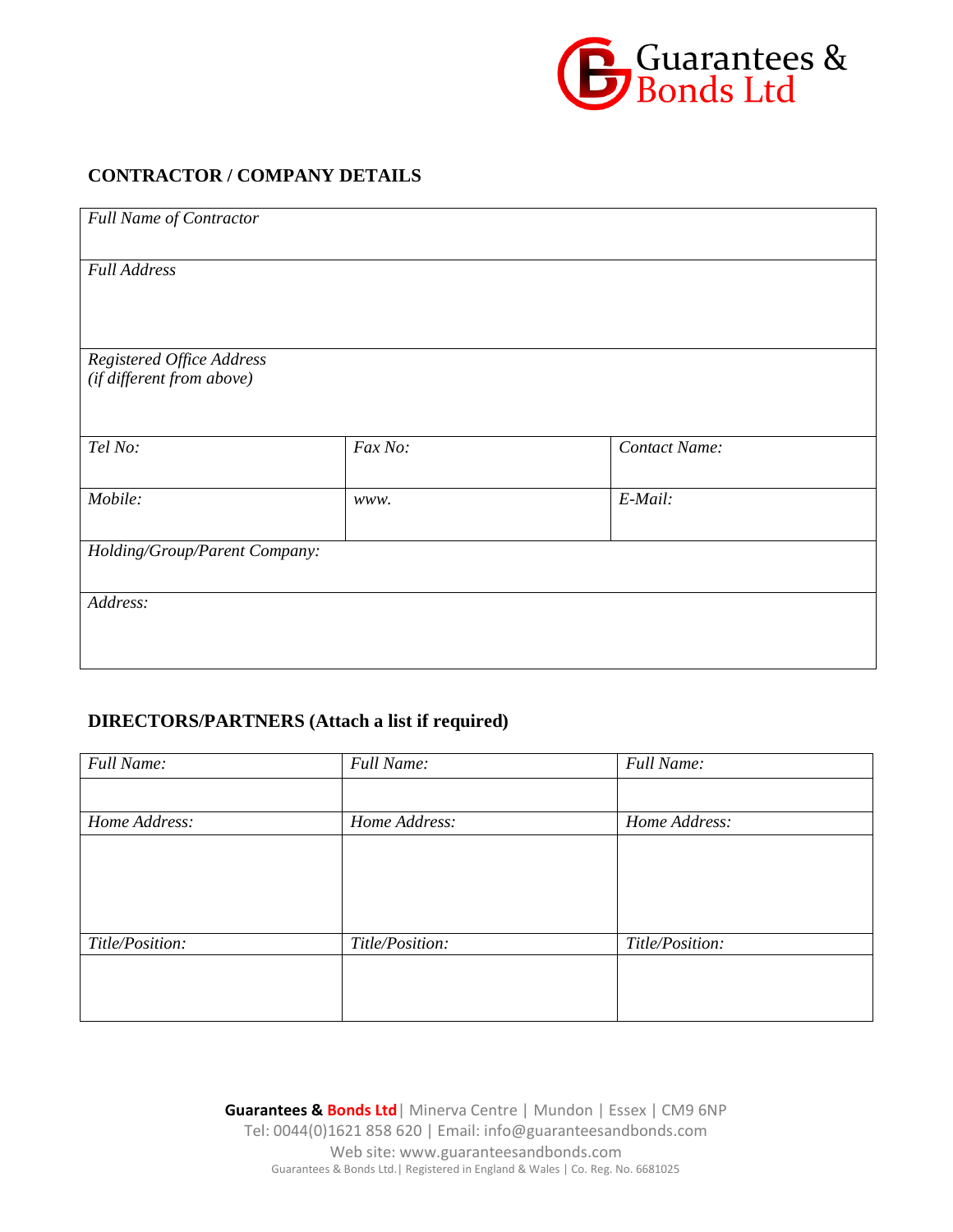

### **HISTORY/BACKGROUND**

| <b>Formation Date:</b>                   |               | Company No: |               |  |  |
|------------------------------------------|---------------|-------------|---------------|--|--|
| Experience in work to be undertaken:     |               |             |               |  |  |
| Name & Address of:                       |               |             |               |  |  |
| Accountants:                             |               |             |               |  |  |
| Solicitors:                              |               |             |               |  |  |
| <b>Bankers:</b>                          |               |             |               |  |  |
| Details of Bank Facilities               |               |             |               |  |  |
| Overdraft Facility $f$                   | Date Agreed £ |             | Amount of o/d |  |  |
| Facilities secured by                    |               |             |               |  |  |
| Where have you previously secured bonds? |               |             |               |  |  |

### **CONTRACT DETAILS**

| Name of Employer:                                                                                                                                                                                                              |
|--------------------------------------------------------------------------------------------------------------------------------------------------------------------------------------------------------------------------------|
| Address:                                                                                                                                                                                                                       |
|                                                                                                                                                                                                                                |
| Name of Beneficiary:                                                                                                                                                                                                           |
| Address:                                                                                                                                                                                                                       |
|                                                                                                                                                                                                                                |
|                                                                                                                                                                                                                                |
| Description and location of works:                                                                                                                                                                                             |
|                                                                                                                                                                                                                                |
|                                                                                                                                                                                                                                |
|                                                                                                                                                                                                                                |
|                                                                                                                                                                                                                                |
| the contract of the contract of the contract of the contract of the contract of the contract of the contract of the contract of the contract of the contract of the contract of the contract of the contract of the contract o |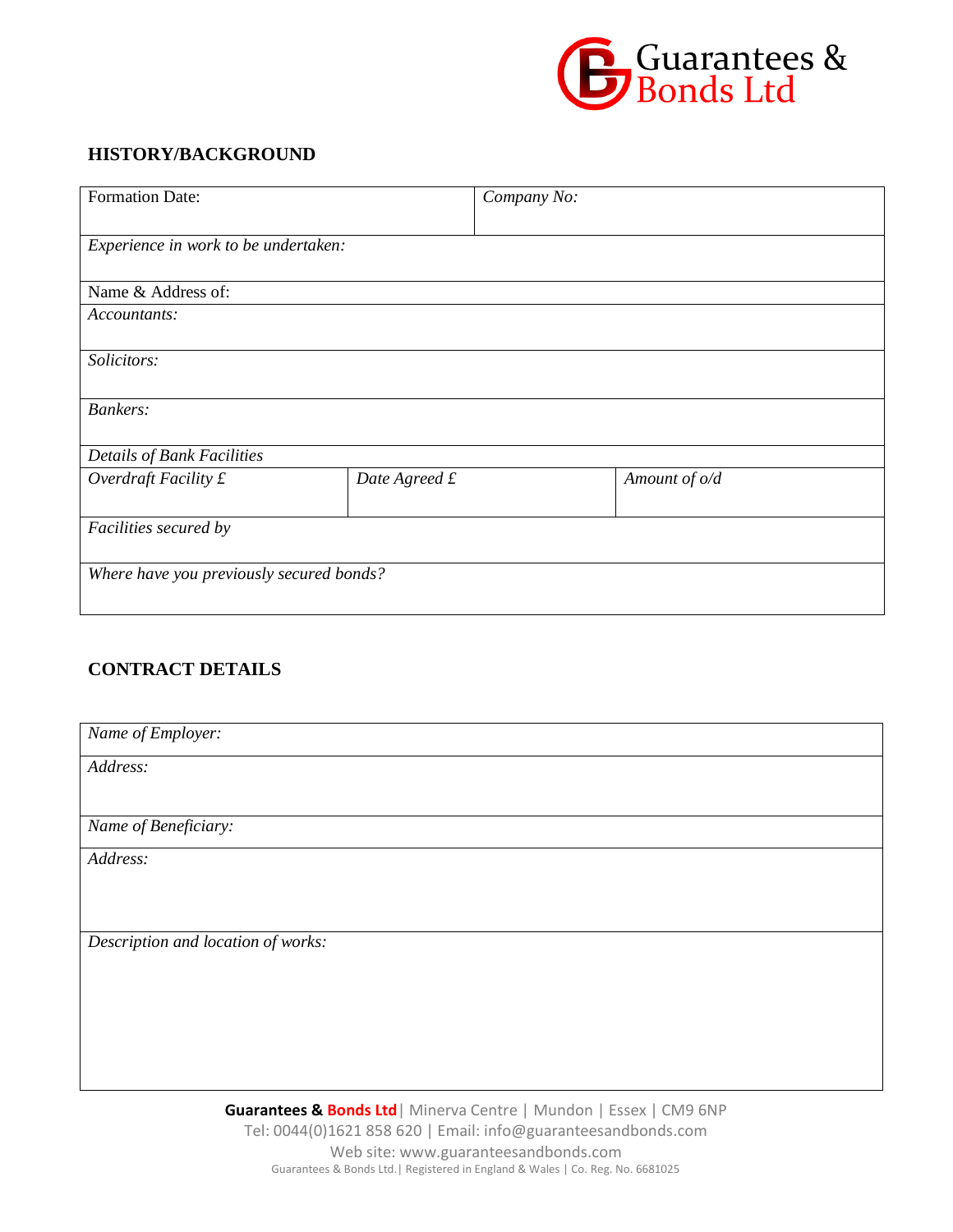

| Amount for Materials Off Site to be Covered by Bond                       |              |                                   |                   |  |  |
|---------------------------------------------------------------------------|--------------|-----------------------------------|-------------------|--|--|
| Contract Price £                                                          | Period to PC |                                   | Payment frequency |  |  |
| Maintenance period:                                                       |              | Sum Guaranteed £                  |                   |  |  |
| When will Bond expire? (Practical completion / End of maintenance period) |              |                                   |                   |  |  |
| Details of retentions                                                     |              |                                   |                   |  |  |
| Details of liquidated damages/penalties                                   |              |                                   |                   |  |  |
| Is price variation allowed for? Labour / Materials                        |              |                                   |                   |  |  |
| <b>Bond Start Date</b>                                                    |              | <b>Bond End Date</b>              |                   |  |  |
| Contract /Agreement date                                                  |              | Contract /Agreement number        |                   |  |  |
| <b>Contract Start Date</b>                                                |              | Form of contract (JCT / ICE etc.) |                   |  |  |

### **SUB CONTRACT DETAILS**

| Details of works to be Sub Contracted:                           |  |  |  |  |
|------------------------------------------------------------------|--|--|--|--|
|                                                                  |  |  |  |  |
|                                                                  |  |  |  |  |
|                                                                  |  |  |  |  |
| Details of sub contracts to which sub contractors provide bonds: |  |  |  |  |
|                                                                  |  |  |  |  |
|                                                                  |  |  |  |  |
|                                                                  |  |  |  |  |

### **WHERE DID YOU FIND OUR NAME**

*Internet: Kluwers: Other:*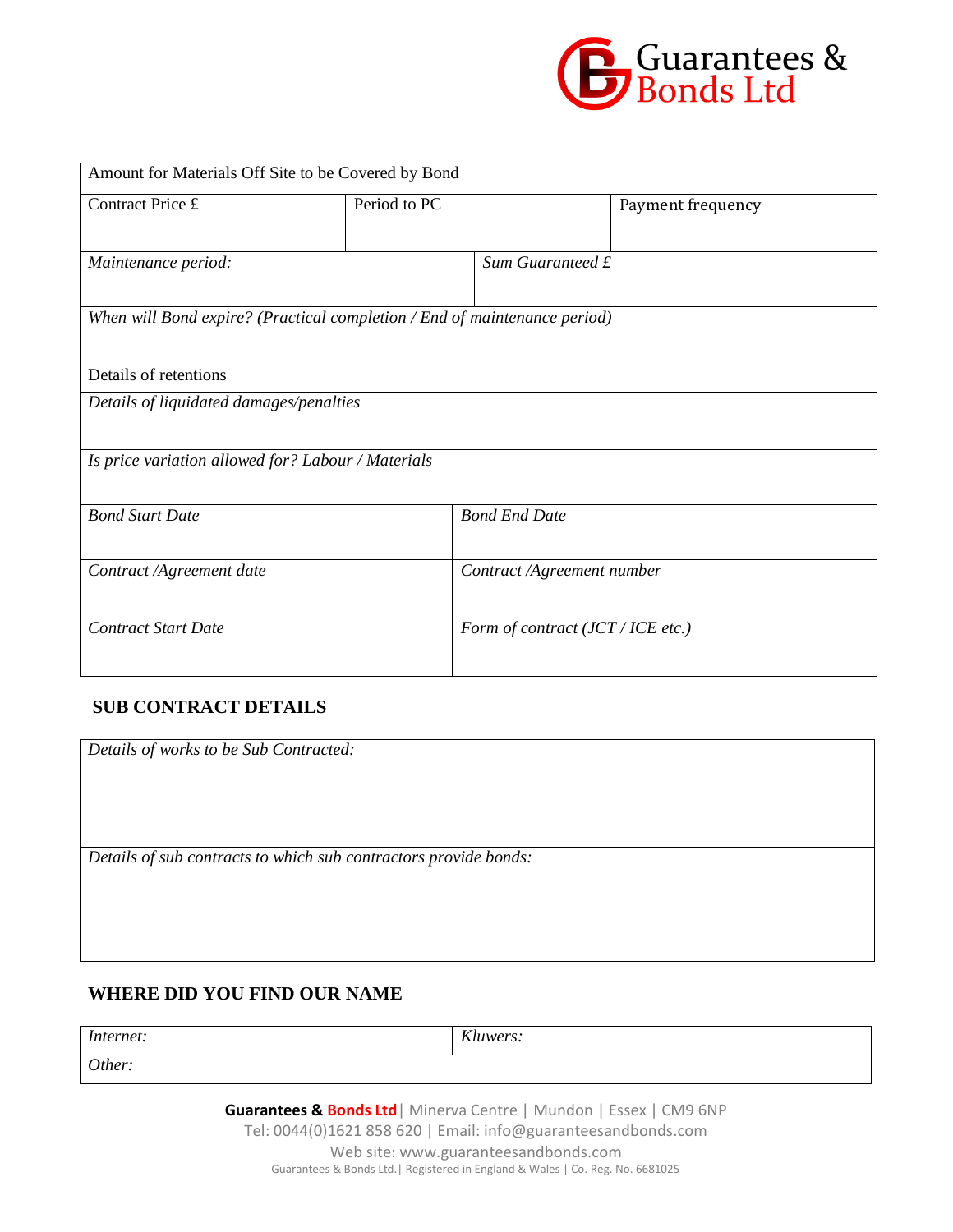

### **WORK IN PROGRESS**

Details of all Contracts on hand at present whether bonded or not and including Contracts which have been awarded but have not yet commenced.

At Date……………….

| Contract Description &<br>Name of Employer | <b>Bonded</b> | Contract Sum | Value Completed | Date work Started | Anticipated<br>completion date |  |  |
|--------------------------------------------|---------------|--------------|-----------------|-------------------|--------------------------------|--|--|
|                                            | ${\rm Y/N}$   |              |                 |                   |                                |  |  |
|                                            |               |              |                 |                   |                                |  |  |
|                                            |               |              |                 |                   |                                |  |  |
|                                            |               |              |                 |                   |                                |  |  |
|                                            |               |              |                 |                   |                                |  |  |
|                                            |               |              |                 |                   |                                |  |  |
|                                            |               |              |                 |                   |                                |  |  |
|                                            |               |              |                 |                   |                                |  |  |
|                                            |               |              |                 |                   |                                |  |  |
|                                            |               |              |                 |                   |                                |  |  |
|                                            |               |              |                 |                   |                                |  |  |
|                                            |               |              |                 |                   |                                |  |  |
|                                            |               |              |                 |                   |                                |  |  |
|                                            |               |              |                 |                   |                                |  |  |
|                                            |               |              |                 |                   |                                |  |  |
|                                            |               |              |                 |                   |                                |  |  |
|                                            |               |              |                 |                   |                                |  |  |
|                                            |               |              |                 |                   |                                |  |  |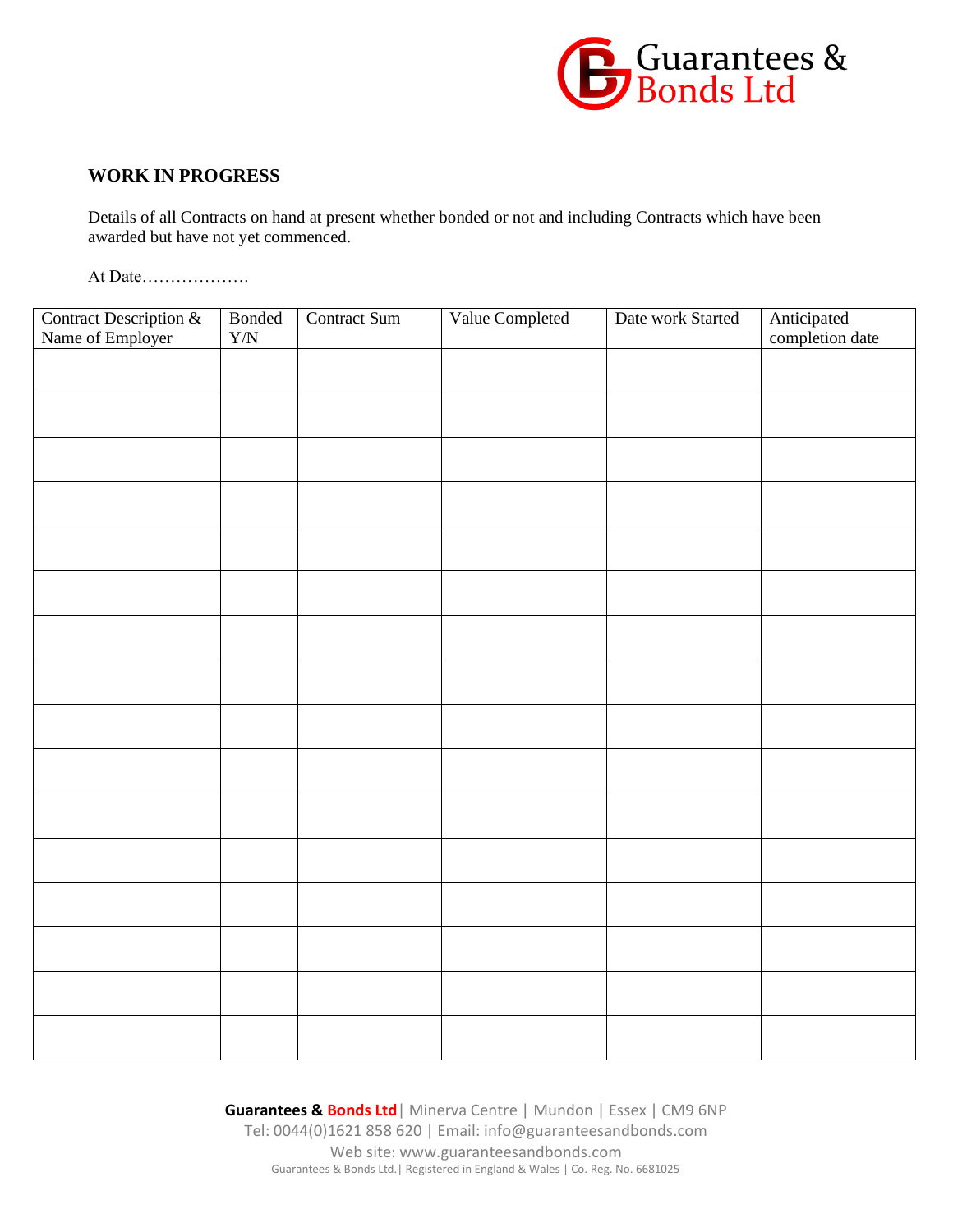

### DISCLOSURE

| Has the applicant, any of its Directors or Partners ever:                                                                                                                                               |            |    |
|---------------------------------------------------------------------------------------------------------------------------------------------------------------------------------------------------------|------------|----|
| Required a surety to make a payment under a bond or guarantee?                                                                                                                                          | <b>YES</b> | NO |
| Been bankrupt or entered into an arrangement with creditors<br>whether voluntary or not, or been a Director or Partner of a<br>Firm or company to which a receiver or<br>Liquidator has been appointed? | YES        | NO |
| Has your Company ever had any County Court Judgments or<br>adjudications awarded against it?                                                                                                            | YES        |    |
|                                                                                                                                                                                                         |            |    |
|                                                                                                                                                                                                         |            |    |
|                                                                                                                                                                                                         |            |    |

If you have answered **YES** to any of the above please give further details dates, values, reasons and outcome in the box below:-

*I hereby give permission for Guarantees & Bonds to carry out credit checks on my behalf YES*

#### **IMPORTANT**

I/WE DECLARE THAT THE ABOVE STATEMENTS ARE TRUE AND COMPLETE AND THAT I/WE HAVE NOT CONCEALED ANY MATERIAL INFORMATION FACT OR CIRCUMSTANCE WHETHER REQUESTED OR NOT THAT COULD AFFECT A DECISION OR CONDITION APPLYING TO ANY DECISION.

#### **N.B. CONTRACT DOCUMENTS INCLUDING CONDITIONS, BILLS OF QUANTITY, LIQUIDATED DAMAGES, SPECIMEN BOND WORDING AND MOST RECENT AUDITED AND MANAGEMENT ACCOUNTS TOGETHER WITH AGED DEBTORS SHOULD ACCOMPANY THIS APPLICATION**

*Signature…………………………………………… Position………………………………………*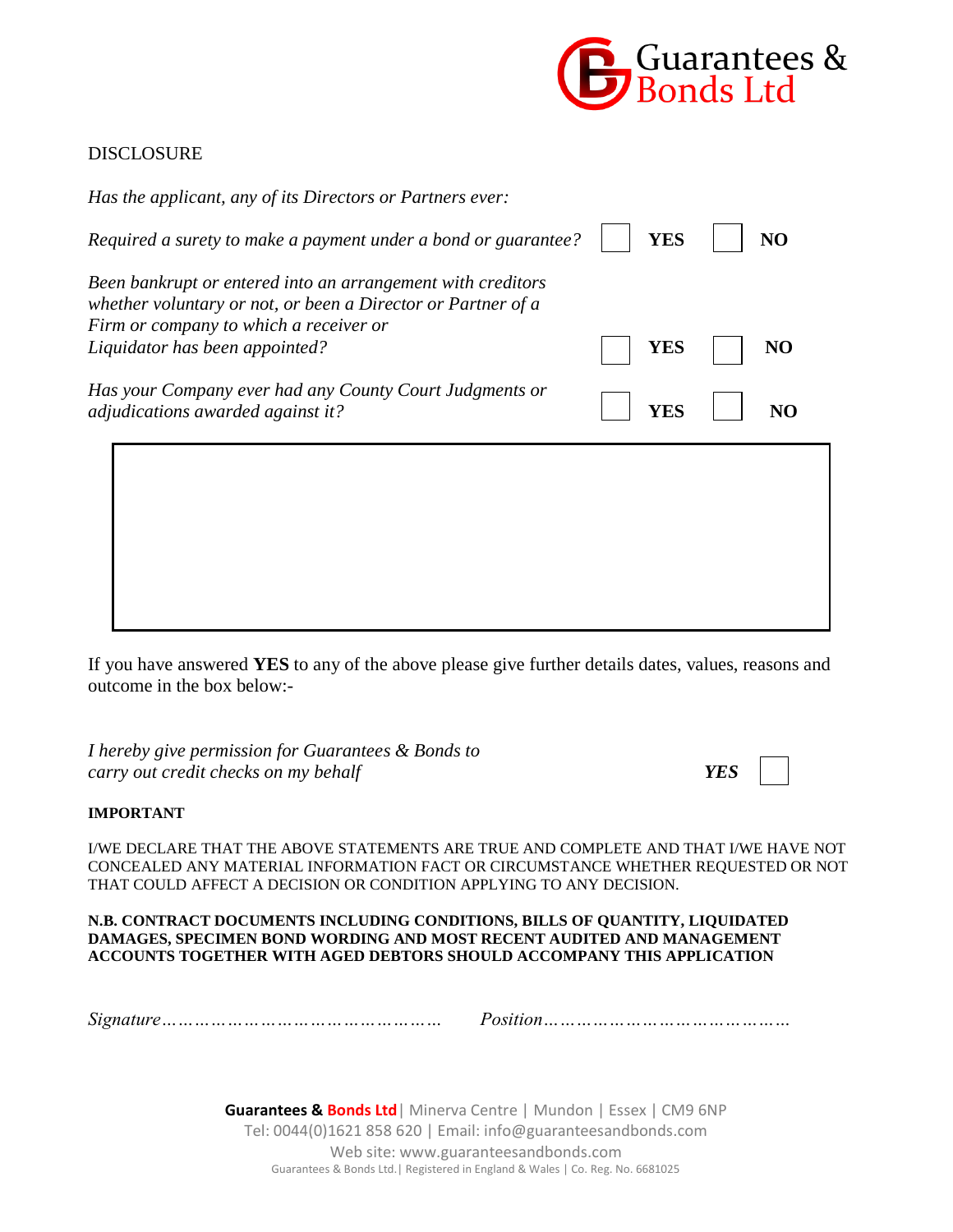

#### **TERMS OF BUSINESS AGREEMENT (Please read carefully)**

#### **INFORMATION ABOUT US**

Guarantees & Bonds Limited (GBL) of The Gallery, Minerva Centre, Mundon, Essex CM9 6NP is an independent insurance intermediary. GBL is authorised and regulated by the Financial Conduct Authority (FCA) our number is 546285. . Our permitted business includes administering the performance of, advising and arranging, general insurance contracts including Surety, Guarantees and Bonds. You can check this by visiting the FCA's website at www.fca.gov.uk.

This Terms of Business Agreement (TOBA) must be read in conjunction with any fee or service agreement issued to you by GBL and must also be read in conjunction with any reports, product particulars and Key Features Document or Key Facts Document issued to you by GBL

**IMPORTANT.** Please read this document carefully. It sets out the terms on which we agree to act for you and contains details of our regulatory and statutory responsibilities. If you sign the application form this TOBA attaches too we will treat it that you have read and unless advised have fully accepted the terms and conditions contained within it.

You should contact us if there is anything that you do not understand.

#### **Commencement / Termination**

This TOBA comes into force with immediate effect upon delivery. You, or we, may terminate our authority to act on your behalf with immediate effect. This may be done at any time, without penalty, but notice must be given in writing. Termination will be without prejudice to the completion of transactions already initiated. Whenever possible, we will give 10 business days notice of any amendments to the TOBA before transacting business with you, unless it is impractical to do so.

#### **Advising on/Arranging your insurance**

We will usually provide advice or information on the basis of an analysis of the market. The number of insurers approached will depend on the type and availability of the insurance required and sometimes a selection of insurers or a single insurer may be used.

Upon receipt of your instructions we will place insurance with insurers and keep you informed as to the progress of our negotiations. We will advise you of any inability of place your insurance.

#### **Security**

We will advise you of the insurers with whom it is proposed to place any insurance on your behalf. **However, we cannot and do not guarantee the solvency or continuing solvency of any insurer used**. You should note that the financial position of an insurer can change after the cover has been incepted.

A liability for the premium, whether in full or pro rata, may arise under policies where a participating insurer becomes insolvent.

#### **Duty of Disclosure**

You must disclose to insurers, before the contract is concluded, any fact or circumstance which is known to you (or which ought to be known to you) in the ordinary course of your business and which is material to the risk. A fact is material if it would influence the judgment of a prudent insurer in fixing the premium or determining whether he would take the risk. You must also advise us immediately of any alterations to the risk.

Should you not act with the utmost good faith or fail to disclose any material fact or circumstance to insurers, they may void the policy.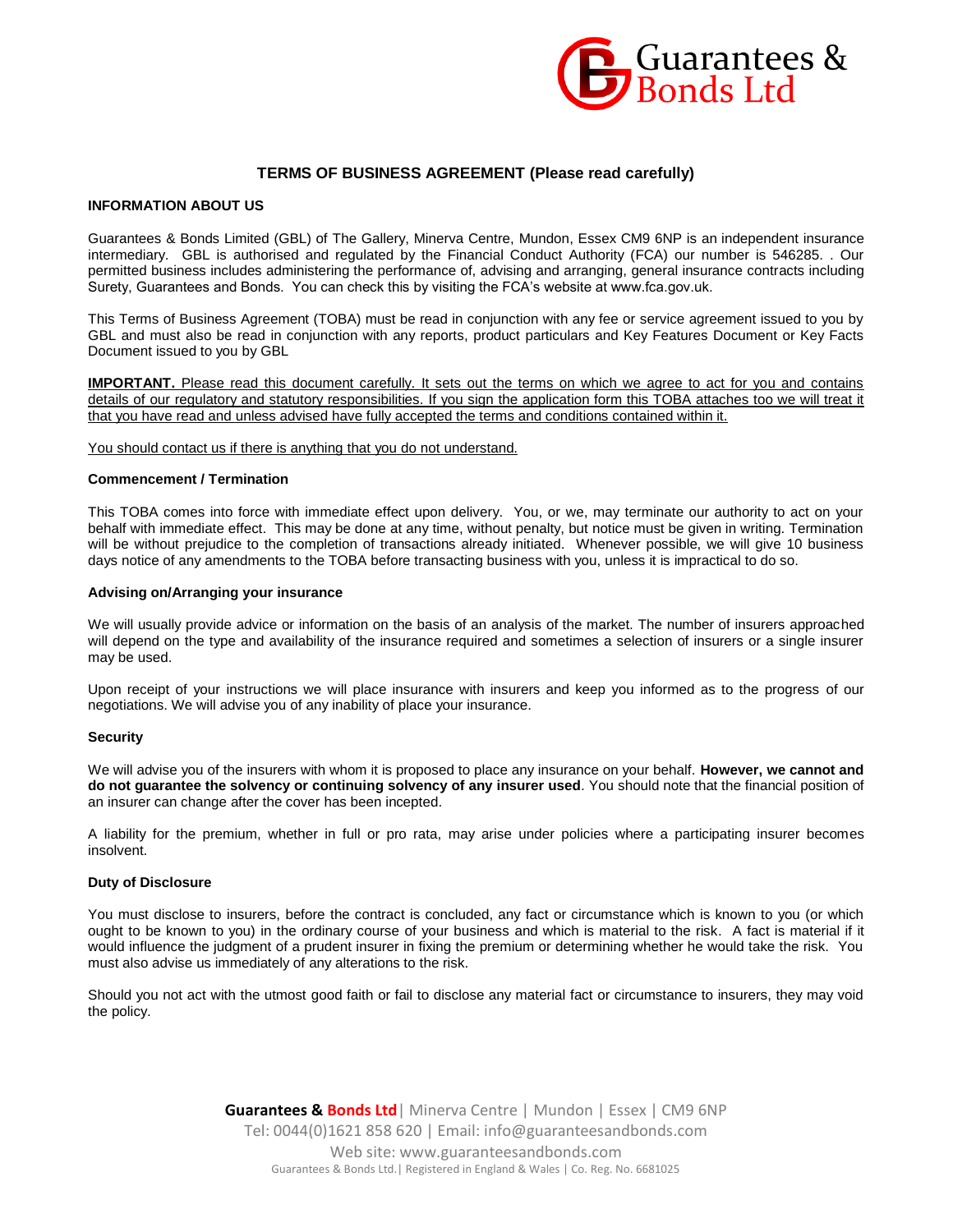

#### **Premium payment**

You must provide the premium due in cleared funds in accordance with the amounts and payment dates specified in our invoice. Failure to meet the payment dates may lead to insurers canceling your policy. Where insurers have specified that the premium must be received by a certain date, failure to comply can result in the automatic termination of your insurance.

#### **Cancellation**

In the event of cancellation of an insurance policy after inception, insurers may return a pro-rata premium. In the event of cancellation of a bond after issuance, the bondsman normally will not refund any premium.

#### **Documentation**

We will issue documents confirming details of the policy(s) or bond(s) purchased, including the identity of your insurers.

We will advise you of the date(s) on which any premiums are due and, if relevant, the consequences of late payment.

Any necessary re-issuing of a bond or policy document may incur an additional charge from Underwriters which will be solely at their discretion.

Where required by regulation we will also :

- Set out your demands and needs as understood by us.
- Confirm whether the contract has been personally recommended and, if so, the reasons for making that recommendation.
- Include where we deem necessary a summary of the key aspects of your policy.
- **Provide you with policy confirmation.**
- Where relevant provide you with renewal terms, in good time before the expiry of your policy, or notify you that the renewal is not being invited.

It is important that you read all your documentation carefully and inform us immediately if you have any concerns with the coverage arranged for you.

#### **Claims**

You must notify us as soon as possible of a claim or circumstances which may give rise to a claim. We will advise you what you need to due in order to pursue you claim; you should note you will need to state all material facts concerning the claim.

Your claim may be dealt with by our own staff under a delegated claims handling authority on behalf of your Insurer. In these circumstances, any payment would be made by ourselves and then recovered from the Insurer. However, you should note that where an insurer has delegated such authority to us, there may be a potential conflict of interest (in that we would be acting on behalf of the Insurer rather than you as the client), and we will draw this to your attention when acknowledging your claim.

We will remit claims payments to you as soon as possible after they have been received on your behalf.

We will provide you with every assistance in submitting a claim and seeking to obtain reimbursement. **However, in the event that an insurer becomes insolvent or delays making settlement we do not accept liability for any unpaid amounts.**

#### **Remuneration**

Our remunerations for our service may be in the form of commission or brokerage which is a percentage of the insurance premium paid by you and allowed by the insurer(s) with whom the insurance is placed; and/or a fee and/or other disbursements.

Remunerations are earned for the policy period and we will be entitled to retain fees and brokerage in respect of the full policy period in relation to policies placed by us.

In the event of mid term adjustments we will be entitled to the same rate of remuneration.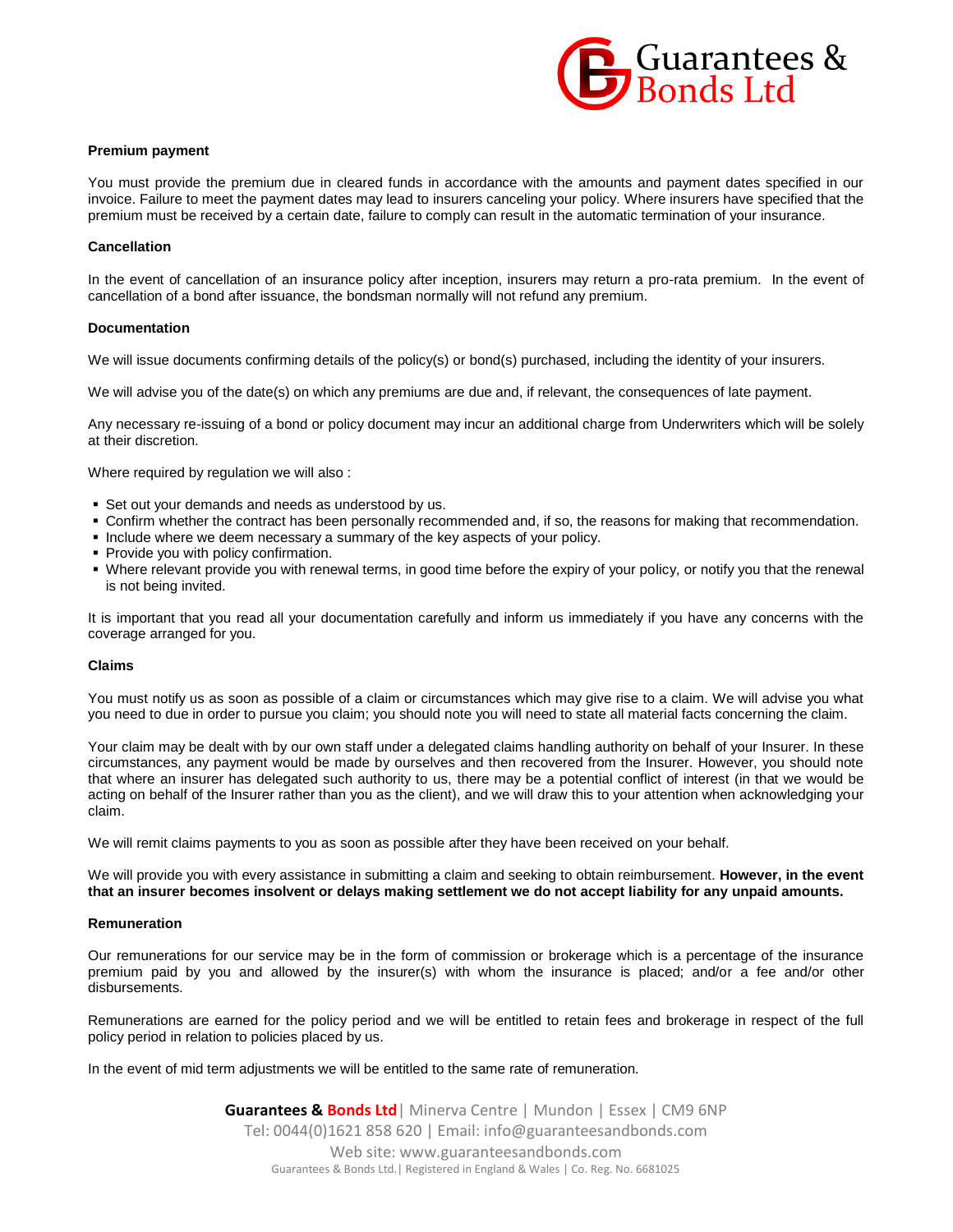

In addition to the above we may also receive other remuneration by way of :

- Interest earned on insurance monies passing through our bank accounts
- Expense allowances or commissions from Insurers for managing and administering certain covers, binding authorities and other similar facilities
- Profit commissions or profit shares paid by insurers on a specific facilities and arrangements for a limited class of business
- Administrative service fees which may be paid for limited specific services we provide to insurer(s) as part of the placing or claims process

We will deal with you openly and, when requested, we will disclose the amount of any additional income (or where that is not feasible a reasonable estimate of the additional income or its basis of calculation) from the above and any other sources which we may receive in relation to insurance which we arrange.

#### **Client money arrangements**

Monies related to premiums, claims and premium refunds collected and or held by us will be held on behalf of insurers in accordance with the Terms and Conditions laid down in the Terms of Business in force with those Insurers.

We have held premium and claims monies on behalf of our clients. Some Insurers have elected for risk transfer whereby we hold premium and claims monies as agent of the Insurer. In these circumstances premium paid to us is deemed to be paid to the Insurer. It is therefore possible that on any risk placed by us that there could be a combination of some insurers who have accepted risk transfer and some who have not.

We also hold monies in a separate client account on a statutory trust basis. This account protects clients in the event of the failure of us or the failure of the bank where the money is held. If this occurs, our general creditors will not be able to make claims on client money as it will not form part of our property. The fact that we hold money on trust gives rise to fiduciary duties owed to our clients until client money reaches the insurer or product provider. If you would like to know the exact position on any particular placement please let us know.

#### **Interest on Client Money**

Any interest or exchange gains realised from client money held by us will be retained by us.

#### **Payment to Third Parties**

We may transfer client money to another person, such as another broker or settlement agent, for the purpose of effecting a transaction on your behalf through that person. This may include brokers and settlement agents outside the UK. The legal and regulatory regime applying to a broker or settlement agent outside the UK may be different to that of the UK and, in the event of a failure of the broker or settlement agent, this money may be treated in a different manner from that which would apply if the money were held by a broker or settlement agent in the UK.

You may notify us if you do not wish your money to be passed to a particular person in a particular jurisdiction.

#### **Complaints**

It is always our intention to provide a high standard of service. If our service falls below the standard our clients reasonably expect and they have cause for complaint, we endeavour to ensure that at the appropriate stage the matter is handled fairly and promptly by suitably senior and independent staff member.

If you wish to register a complaint then please contact the Compliance Officer in writing at the address shown above; or telephone 01621 858620; or email info@guaranteesandbonds.com.

If we consider that your complaint does not relate to our services (for instance, if the matter concerns the performance of your insurer), we will put you in contact with an appropriate person to whom your complaint may be addressed.

We have a formal complaints procedure details of which will be sent to you either on receipt of a complaint or on request. If we are unable to settle your complaint, you may be entitled to refer it to the Financial Ombudsman Service at South Quay Plaza, 183 Marsh Wall, London E14 9SR; telephone 0845 080 1800; website www.financialombudsman.org.uk